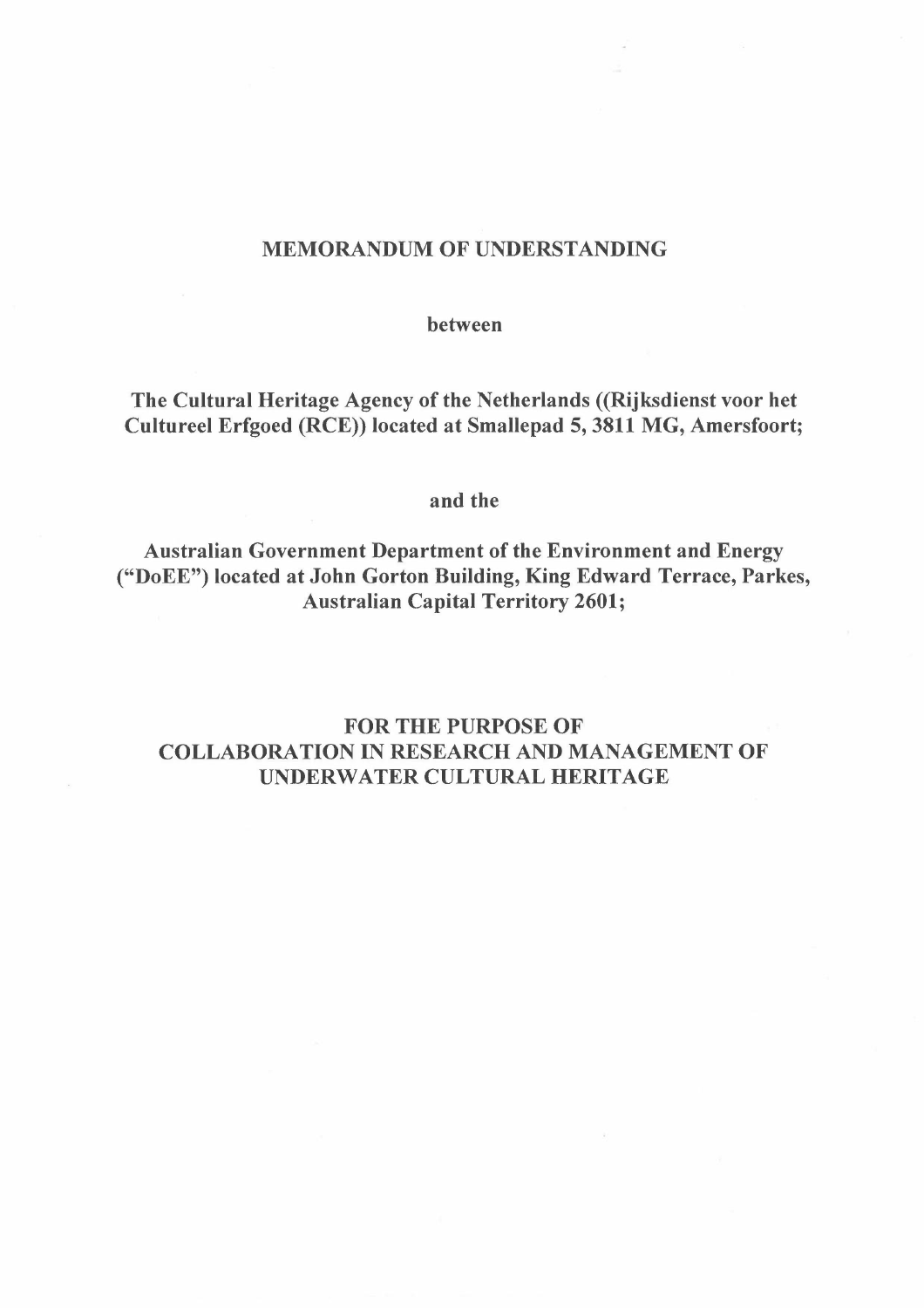### **I. PARTICIPANTS AND PURPOSE**

- A. This Memorandum of Understanding (MOU) is between the Cultural Heritage Agency of the Netherlands (Rijksdienst voor het Cultureel Erfgoed (RCE)) and the Australian Government Department of the Environment and Energy (DoEE).
- B. The purpose of this MOU is to provide a contemporary framework to undertake maritime heritage activities between Australia and the Netherlands. Through this MoU the protection and management of old Dutch shipwrecks in Australian waters can be undertaken to the benefit of both countries through the ongoing close cooperation of the two.

The MoU will facilitate cooperative underwater cultural heritage research and management, education and capacity building between RCE, through its 'Dutch Shipwrecks Overseas' and' Shared Heritage Programme' and DoEE, through the Commonwealth Historic Shipwrecks Program that includes the Western Australian Museum. This MoU will support collaborative projects on shared heritage; increase public awareness of the maritime heritage of both nations and provide educational programs for the public. Additionally, this MoU will support skill sharing and professional development opportunities and hands-on marine educational opportunities for learning and participating in maritime archaeology and maritime history.

C. All activities and projects related to the implementation of this MoU will be conducted in accordance with international best practice as outlined in the UNESCO 2001 *Convention on the Protection of the Underwater Cultural Heritage -* Annex Rules concerning activities directed at underwater cultural heritage.

## **II. BACKGROUND**

A. The Netherlands and Australia are both maritime nations with a shared heritage that extends over 400 years. The Netherlands claim the ownership of Vereenigde Oost-Indische Compagnie (VOC), Geoctroyeerde Westindische Compagnie (WIC), Admiralty and other warships. The ownership of the four historic VOC shipwrecks located on the west coast of Australian *(Batavia, Zeewyk, Vergulde Draeck* and *Zuytdorp)* were formally transferred to the Australian Government through the 1972 *Agreement between the Netherlands and Australia Concerning Old Dutch Shipwrecks* (ANCODS).

Both countries are leaders in maritime archaeology and maritime cultural heritage management. Their collaboration not only has the potential to enhance their own national programs, but also to benefit regional partners involved in the Shared Heritage Program and Maritime Program of the Netherlands, and Australia's partners in the Asian and Indian Ocean regions. Both countries are also involved in the international maritime archaeological community through the non-government organisation (NGO) International Council on Monuments and Sites - International Committee on the Underwater Cultural Heritage (lCOMOS/ICUCH) and the *United Nations*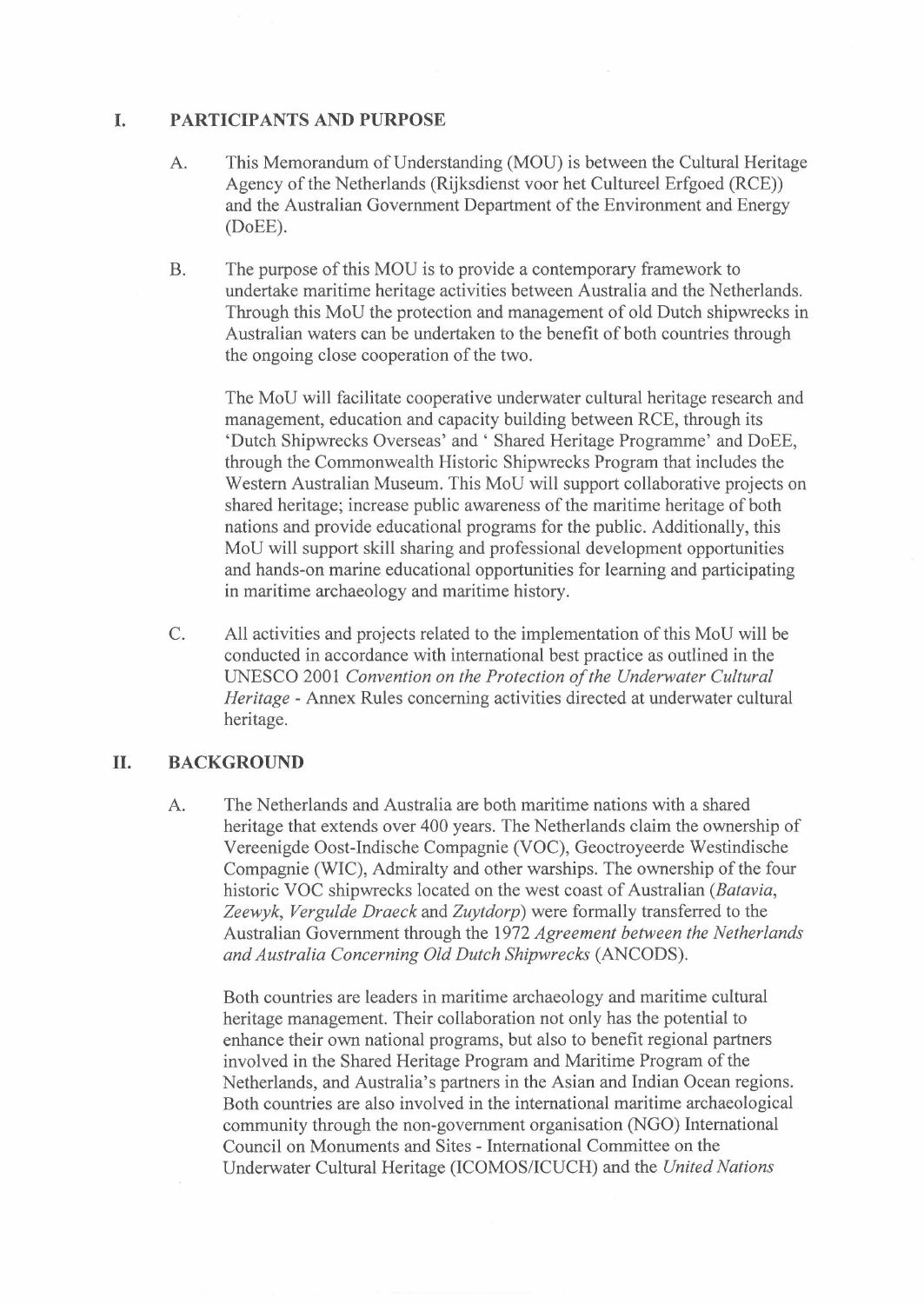#### *Educational, Scientific and Cultural Organization* (UNESCO).

The RCE will be supported by the Embassy of the Kingdom of the Netherlands in Canberra, Australian Capital Territory in the execution of this MoU.

B. DoEE administers the Commonwealth *Historic Shipwrecks Act* 1976 that protects shipwrecks and their associated relics that are older than 75 years. The Historic Shipwrecks Act applies to Australian waters that extend from the low tide mark to the end of the continental shelf. Australia also directly administers historic shipwrecks in certain territories, which include Christmas Island and the Cocos Keeling Islands in the Indian Ocean Region.

Individuals in the Commonwealth, the States, Northern Territory and Norfolk Island are delegated by the Minister for the Environment and Energy for certain day to day functions of the HS Act. These Historic Shipwrecks Delegates are supported by senior maritime archaeologists (Historic Shipwrecks Practitioners) and other staff.

The Historic Shipwrecks Act is administered collaboratively with state and territory jurisdictions through the Historic Shipwrecks Program (HSP). The Historic Shipwrecks Act's objectives are to research, explore, document and protect Australia's historic shipwreck heritage. Each state or territory offers different opportunities for community participation in heritage management and protection. While the agencies or departments of all Historic Shipwrecks Delegates are encompassed by this MoU, and may choose to participate, in line with the 1972 Agreement between the Netherlands and Australia concerning old Dutch shipwrecks (ANCODS) Article 4, this MoU recognises the significant role of the Western Australian Museum.

The Western Australian Museum is the keeping place for ninety percent of the ANCODS collection and is the Australian lead management agency responsible for documenting, interpreting, conserving, exhibiting and protecting the old Dutch shipwreck sites off Western Australia and their associated relics. Australia's ANCODS collection is held by the Australian National Maritime Museum who are also included within the collaborative intent of this MoU.

A responsibility of DoEE is to provide national leadership through the development of policies and programs to support Australia's national maritime heritage. An objective of the 2016 Australian Heritage Strategy is to work with South-East Asian States (such as Indonesia and Papua New Guinea) to better protect our shared underwater cultural heritage. Linking with RCE through this MOU may provide a platform for regional capacity building and collaborative work of an international character in Australian, Dutch, Asian and Indian Ocean waters.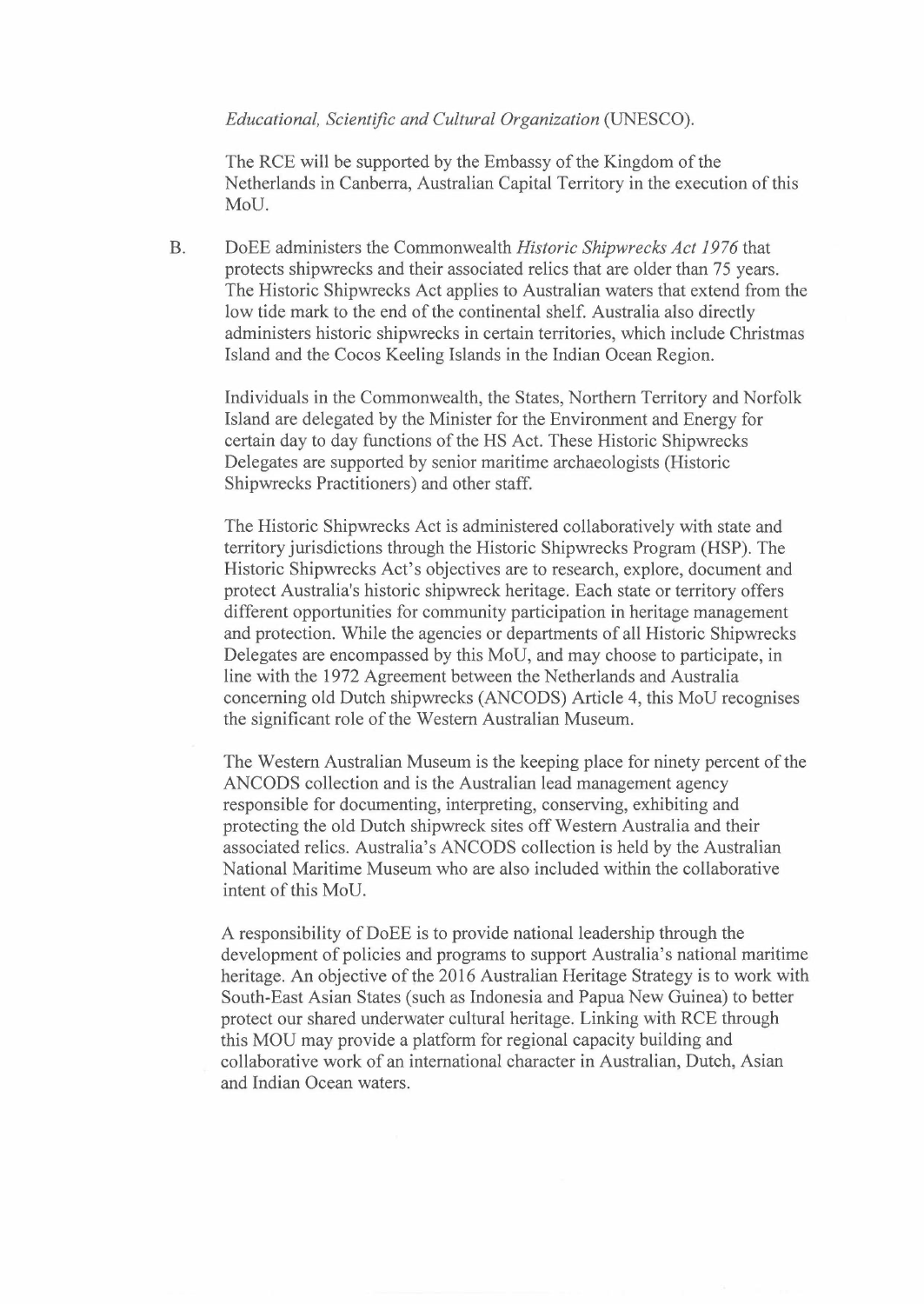# **III. AUTHORITIES**

- A. The authority for RCE to enter into this MoU is by signature of the Secretary General of the Ministry of Foreign Affairs of the Kingdom of the Netherlands.
- B. The authority for the DoEE to enter into this MoU is by signature of the Secretary of the Department of the Environment and Energy.

# **IV. PROPOSED ACTIVITIES**

RCE will: (based on projects approved under this Memorandum of Understanding)

- 1. Assist, when practical, with support and placement of Australian Government Officers (DoEE), Historic Shipwrecks Program Practitioners, and other appropriate Australian researchers, Australian based university masters and doctoral researchers and other appropriate researchers at regional branches with the study and preservation of maritime heritage resources of Dutch origin or shared heritage;
- 2. Encourage its staff, maritime archaeology masters and doctoral students to work with DoEE, Historic Shipwrecks Program Practitioners and other appropriate researchers on mutually determined projects, subject to the availability of funds and personnel;
- 3. Facilitate access to RCE resources, where practical; and
- 4. Work with DoEE and Historic Shipwrecks Program Practitioners to identify sources of financial and other support for mutually determined projects.
- 5. Assist in the capacity building in underwater cultural heritage management and archaeology within Australia and cooperate in capacity building projects in other areas with a focus towards the Indian Ocean and Asian Regions.
- 6. Work closely with the Embassy of the Kingdom of the Netherlands in Canberra in the decision making and organisation of projects within this MoU.

### DoEE will:

- 1. Assist, when practical, with support and placement of RCE staff at Delegated agencies under the Historic Shipwrecks Program for the study and preservation of maritime heritage resources, underwater archaeology and underwater cultural heritage management in Australian waters;
- 2. Encourage their staff, Historic Shipwrecks Program Practitioners, Australian based students and other stakeholders, such as appropriate community based research groups, to work with RCE staff on mutually determined projects, subject to the availability of funds;
- 3. Facilitate access to DoEE and Historic Shipwrecks Delegates resources where practical and appropriate; and
- 4. Work with RCE staff and Historic Shipwrecks Program Practitioners to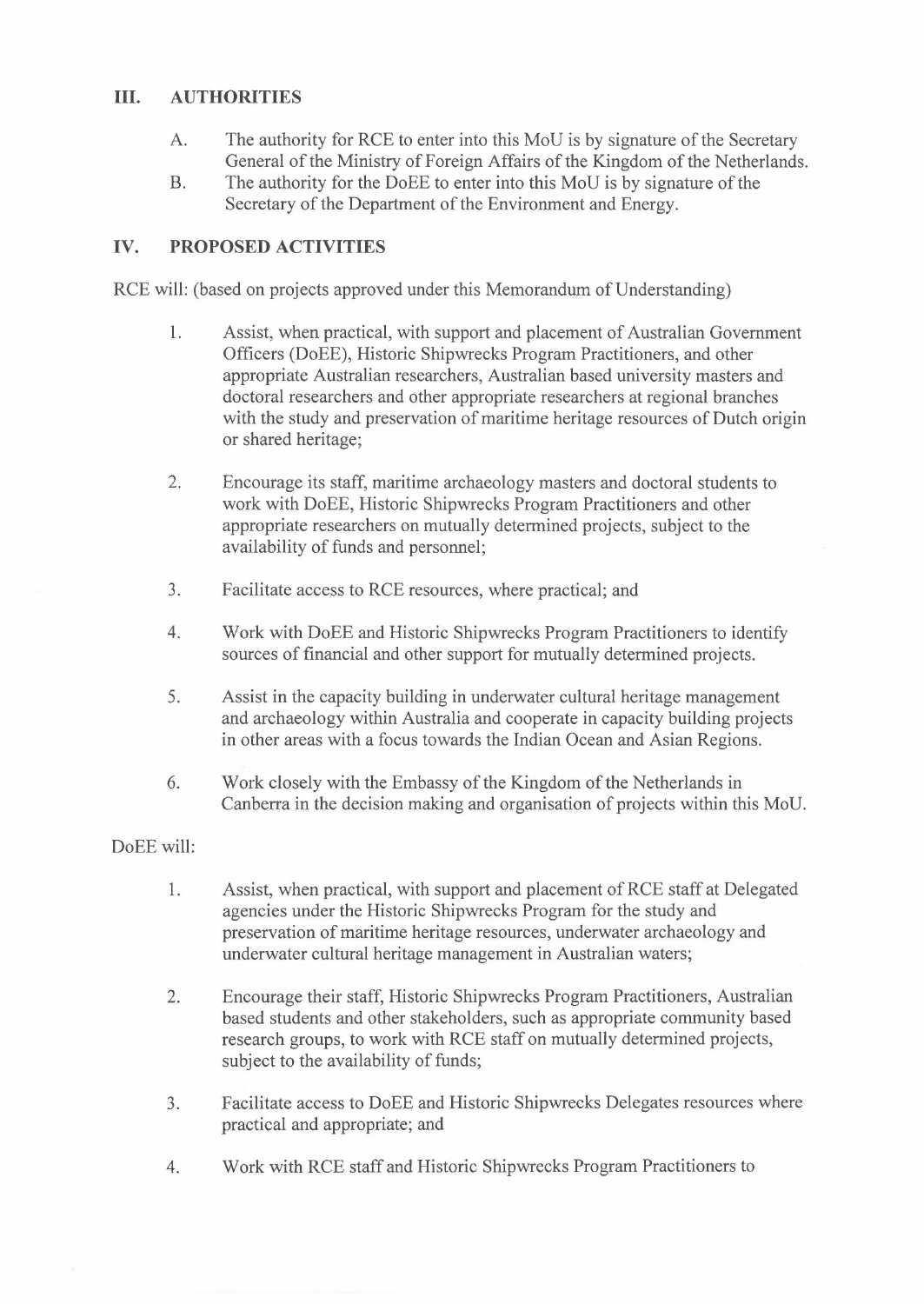identify sources of financial and other support for mutually determined projects.

- D. Both Participants will:
	- o Cooperate to establish and implement mutually determined joint research, education and capacity building programs to enhance public and scientific understanding and appreciation of maritime archaeology, history, heritage, resource preservation and underwater cultural heritage management, in support of RCE and DoEE mutual goals, consistent with the UNESCO 2001 *Convention on the Protection of the Underwater Cultural Heritage,* the Netherlands *Heritage Law 2016,* the Commonwealth *Historic Shipwrecks Act*  1976 (or its replacement) and other applicable laws, regulations, policies, and procedures;
	- o Seek opportunities for researchers, students and technical staff to further their qualifications, experience and training;
	- Seek opportunities for exchanges of public communication projects including, but not limited to, school education programs, online projects, travelling exhibitions, conferences, workshops and training programs;
	- o Any cooperative research results in journals and monographs will be published and attributed to RCE, DOEE and Historic Shipwrecks Delegates. The order of logo as well as authorship will be determined by the level of contribution; and
	- o Publish research that results from the MoU in English with a summary in Dutch or Dutch with a summary in English if applicable.

## **V. FUNDING, PROGRAMMING, PAYMENT, AND REIMBURSEMENT ARRANGEMENTS**

This MoU defines in general terms the basis on which the Participants will cooperate, and as such, does not constitute a financial obligation to serve as the basis for expenditures. Any activities involving reimbursement or transfer of funds between the Participants of this MoU will be handled in accordance with applicable laws, regulations, and procedures of the country where the activity is being undertaken. Such activities will be documented under a separate arrangement.

Expenditures of funds, human resources, equipment, supplies, facilities, training, public information, and technical expertise will be provided by each Participant to the extent that their participation is required and resources are available.

This MoU does not restrict the Participants from participating in similar activities or arrangements with other public or private agencies, organisations or individuals.

This MoU does not obligate the Participants to expend funds or to enter into any other agreements, contracts or other obligations.